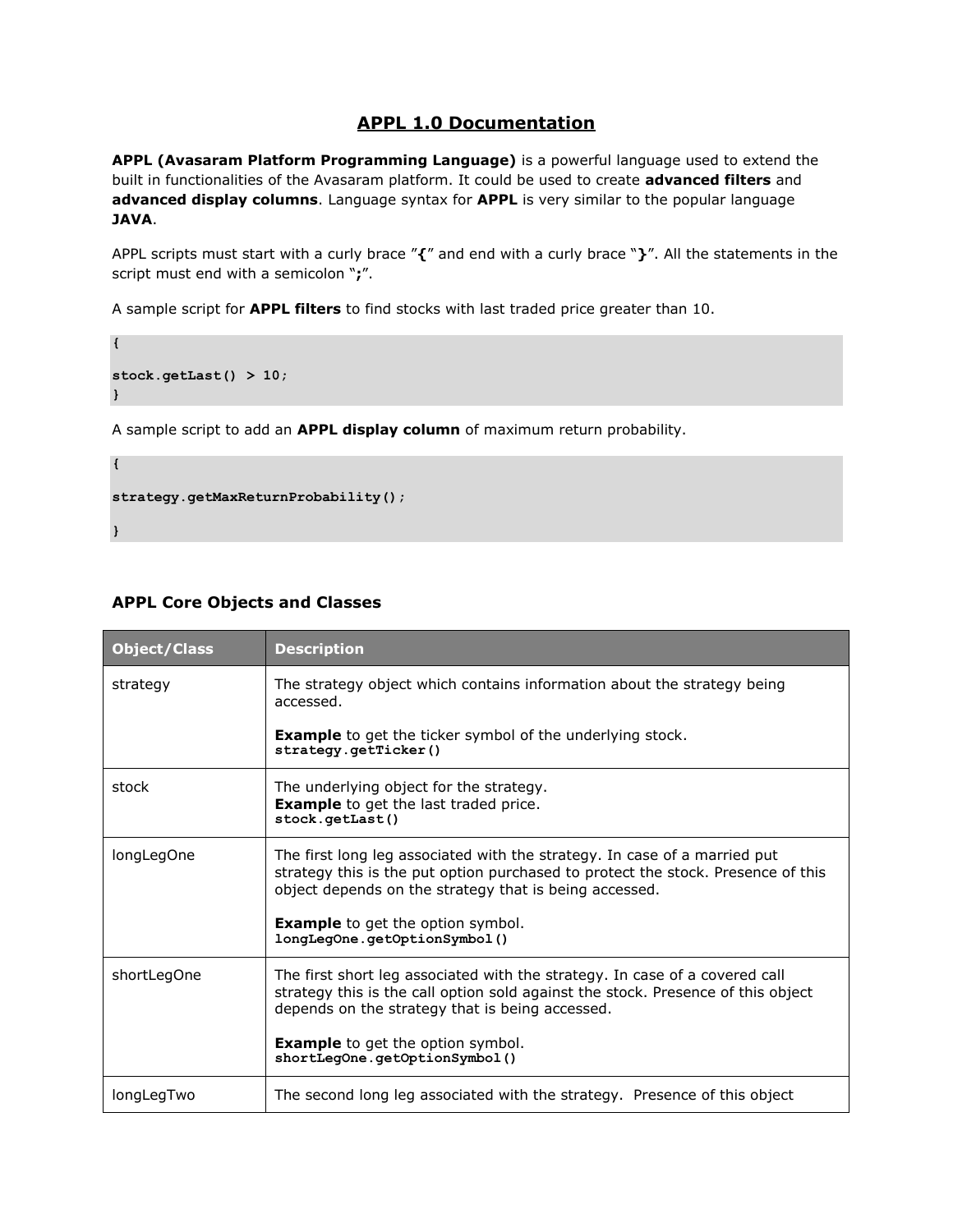|             | depends on the strategy that is being accessed. This is usually present in a<br>multi leg strategy like butterflies and condors.                                                                               |
|-------------|----------------------------------------------------------------------------------------------------------------------------------------------------------------------------------------------------------------|
|             | <b>Example</b> to get the option symbol.<br>shortLegOne.getOptionSymbol()                                                                                                                                      |
| shortLegTwo | The second short leg associated with the strategy. Presence of this object<br>depends on the strategy that is being accessed. This is usually present in a<br>multi leg strategy like butterflies and condors. |
|             | <b>Example</b> to get the option symbol.<br>shortLegOne.getOptionSymbol()                                                                                                                                      |
| Util        | This is a utility class containing commonly used methods.                                                                                                                                                      |
| Math        | Utility class containing mathematical functions.                                                                                                                                                               |
|             | <b>Example</b> to get the square root.<br>Math.sqrt(4)                                                                                                                                                         |
| ТA          | Technical Analysis class containing TA specific functions.                                                                                                                                                     |
|             | <b>Example</b> to check for existence of Bullish DOJI Pattern in last 20 days<br>TA.hasPattern(CandleStickPattern.DOJI, Bias.BULLISH, 20);                                                                     |

#### **Filters using APPL script**

Advanced filters could be made using APPL scripts. The APPL expression used for building the filter must evaluate to a Boolean value. To add a new APPL filter click on the "**Add APPL Filter**" button from the custom screener. See the figure below.



Figure below shows an example APPL filter which returns strategies with Annual Return > 10

After entering the script click the validate button to check for any error. After validation click save to add the filter to your screener.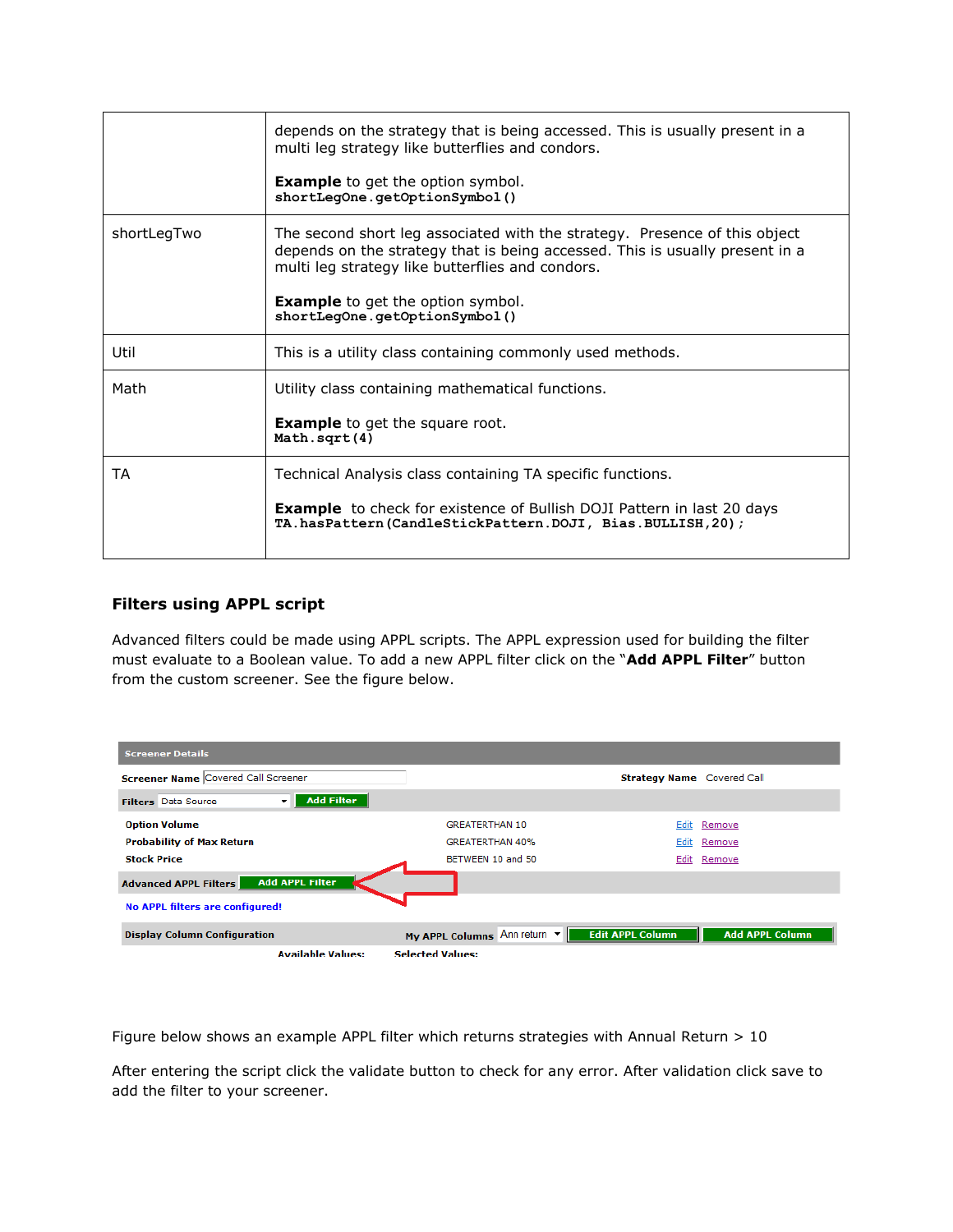| <b>Advanced APPL Filter</b> |                                                                                                                                                                                                                                                            |  |
|-----------------------------|------------------------------------------------------------------------------------------------------------------------------------------------------------------------------------------------------------------------------------------------------------|--|
| Name:                       | Annual Return > 10                                                                                                                                                                                                                                         |  |
| <b>Expression</b>           | maxRetPcntage = strategy.getMaxReturnPercentage();<br>returnPeriod = shortLegOne.getOptionExpiryInDays();<br>$annualReturn = (maxRetPortage/returnPeriod)*365;$<br>//Return Covered calls with annual return greater than 10<br>$annualReturn > 10$ :<br>Y |  |
|                             | validate<br>close<br>save                                                                                                                                                                                                                                  |  |

#### **Examples**

1. Filter to retrieve strategy data which has its stock with last traded price between 10 and 50.

```
{
stock.getLast() > 10 && stock. getLast() < 50;
}
```
2. Filter to retrieve a stock which has an occurrence of Candle stick pattern "Two Crows" in last 20 days.

```
{
TA.hasPattern(CandleStickPattern.TWO_CROWS,Bias.BEARISH,20);
}
```
3. Filter to find a Delta Neutral position for calendar spread.

```
{
shortDelta = shortLegOne.getDelta();
longDelta = longLegOne.getDelta();
netDelta = longDelta - shortDelta;
netDelta < 0.02;
}
```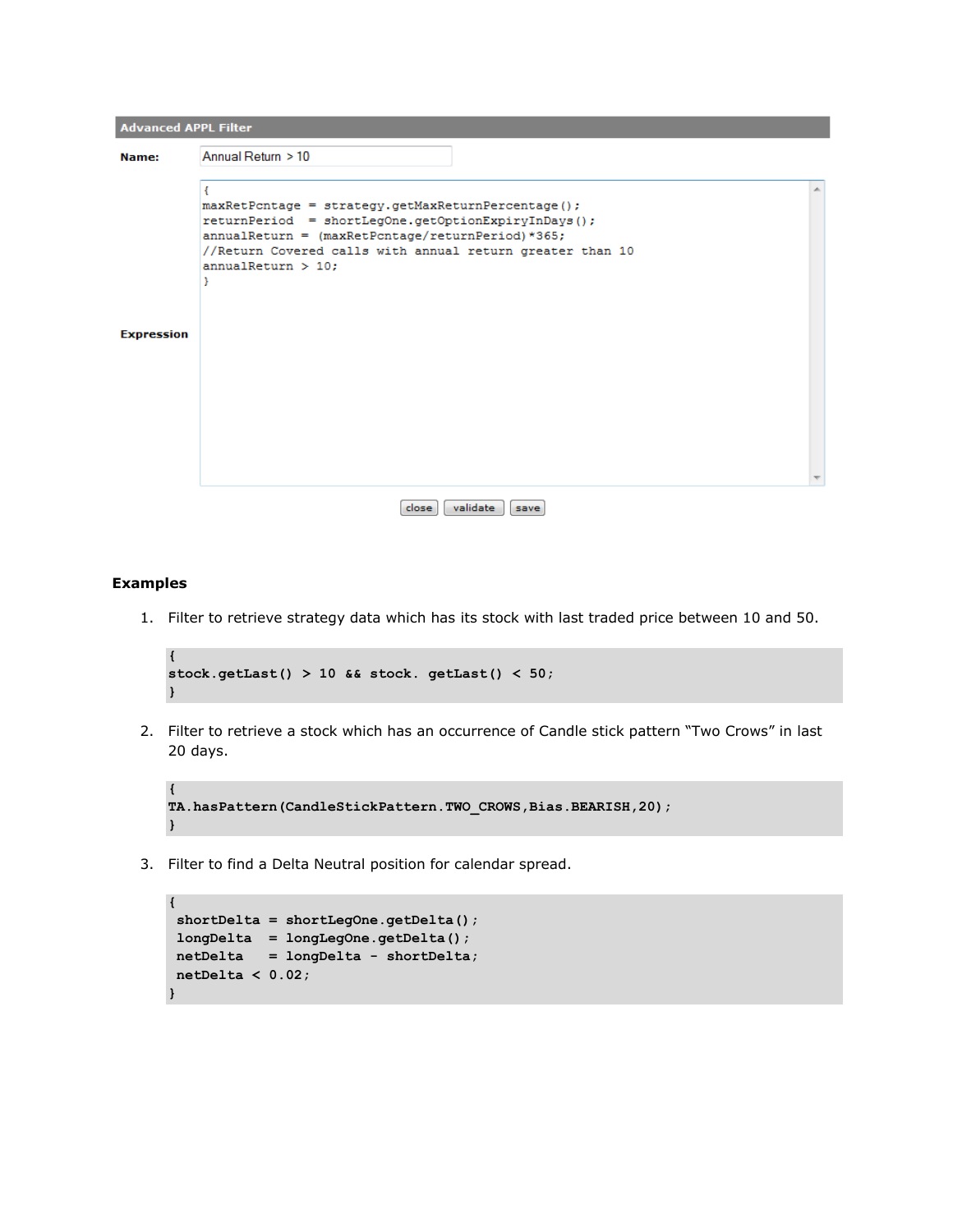#### **Display Column using APPL script**

Display columns could be added to the screener results easily by creating an APPL script. Click on the "**Add APPL Column**" to create a new display column. See the figure below.

| <b>Screener Details</b>                    |                                     |                                                                                                                                                                                                                                                                                                                |                                   |                        |
|--------------------------------------------|-------------------------------------|----------------------------------------------------------------------------------------------------------------------------------------------------------------------------------------------------------------------------------------------------------------------------------------------------------------|-----------------------------------|------------------------|
| <b>Screener Name Covered Call Screener</b> |                                     |                                                                                                                                                                                                                                                                                                                | <b>Strategy Name</b> Covered Call |                        |
| <b>Filters</b> Data Source<br>$\mathbf{v}$ | <b>Add Filter</b>                   |                                                                                                                                                                                                                                                                                                                |                                   |                        |
| <b>Option Volume</b>                       |                                     | <b>GREATERTHAN 10</b>                                                                                                                                                                                                                                                                                          | Edit                              | Remove                 |
| <b>Probability of Max Return</b>           |                                     | <b>GREATERTHAN 40%</b>                                                                                                                                                                                                                                                                                         | Edit                              | Remove                 |
| <b>Stock Price</b>                         |                                     | BETWEEN 10 and 50                                                                                                                                                                                                                                                                                              | Edit                              | Remove                 |
| <b>Advanced APPL Filters</b>               | <b>Add APPL Filter</b>              |                                                                                                                                                                                                                                                                                                                |                                   |                        |
| <b>Annual Return &gt; 10</b>               |                                     | { maxRetPcntage = strategy.getMaxReturnP                                                                                                                                                                                                                                                                       |                                   | Edit<br><b>Remove</b>  |
| <b>Display Column Configuration</b>        |                                     | My APPL Columns Test<br>▼                                                                                                                                                                                                                                                                                      | <b>Edit APPL Column</b>           | <b>Add APPL Column</b> |
|                                            | <b>Available Values:</b>            | <b>Selected Values:</b>                                                                                                                                                                                                                                                                                        |                                   |                        |
| <b>Option Ask</b>                          | $\geq$<br>$\, >$<br>$\prec$<br>$<<$ | <b>Stock Ticker</b><br><b>Last Traded Price</b><br>Option Name<br><b>Option Expiry</b><br><b>Option Strike</b><br><b>Option Bid</b><br><b>Option Volume</b><br>Open Interest<br>Time Value(%)<br>Return on Exercise<br>Probability of Max Return<br>Action Column: Analyzer<br><b>Reset to Default Columns</b> | Down<br>Up                        |                        |

After entering the script click the "**validate and preview**" button to check for any errors and preview results. After validation click "**save**" to add the display column to your screener. Unlike the filters the script for the display column does not have to evaluate to boolean.

Figure below shows the APPL script for display column which shows a simple annualized return.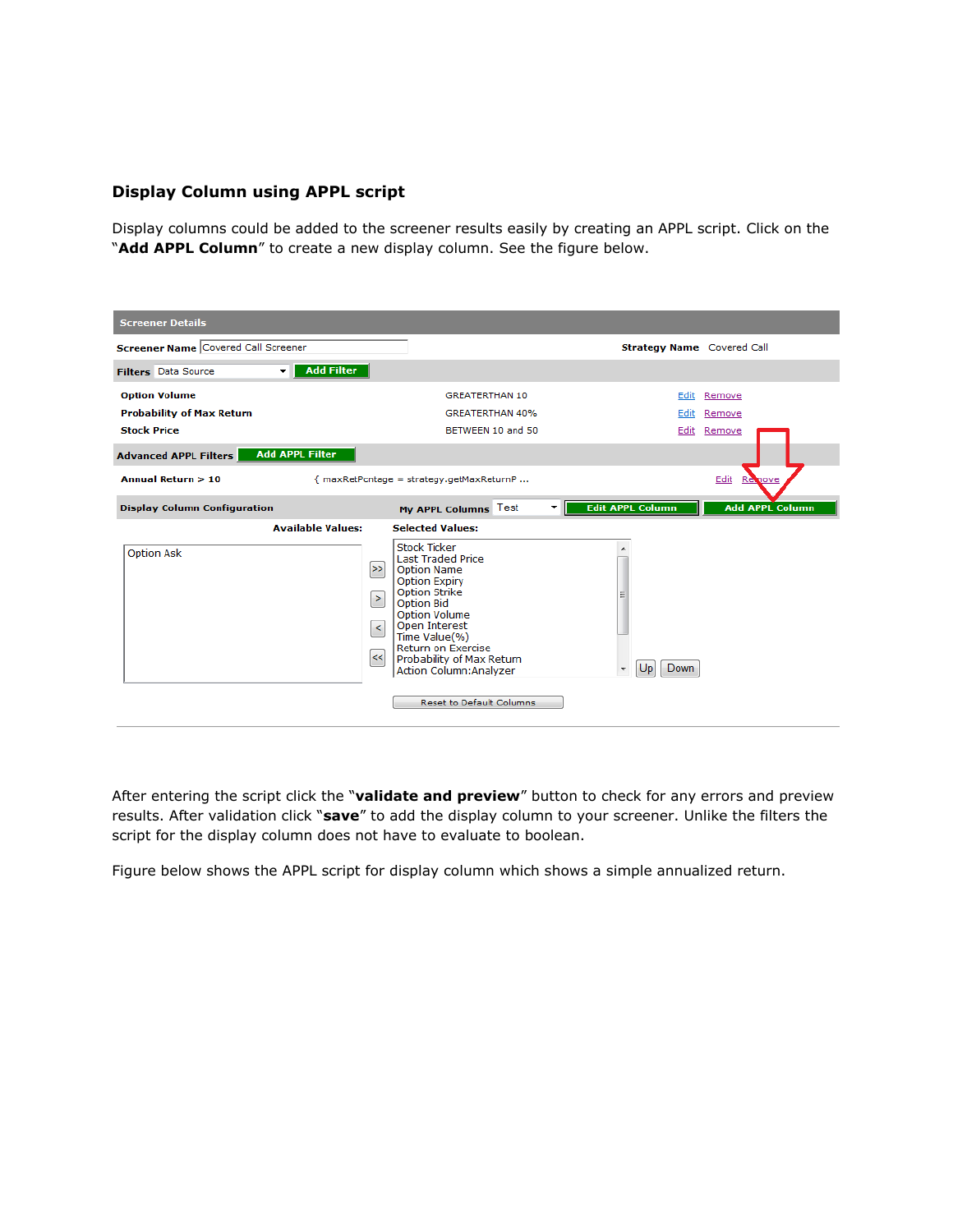|                      | <b>Advanced APPL Display Column</b> |                                                                                                                                                                                                                    |    |
|----------------------|-------------------------------------|--------------------------------------------------------------------------------------------------------------------------------------------------------------------------------------------------------------------|----|
| <b>Column Title:</b> | AnnRet%                             |                                                                                                                                                                                                                    |    |
| <b>Column Desc:</b>  | Ann return                          |                                                                                                                                                                                                                    |    |
| <b>Expression:</b>   | €<br>ŀ                              | $maxRetPortage = strategy.getMaxReturnPercentage()$<br>returnPeriod = shortLegOne.getOptionExpiryInDays();<br>$annualReturn = (maxRetPortage/returnPeriod)*365;$<br>Math.convertToTwoDigitPrecision(annualReturn); | ×. |
|                      | Close                               | Validate and Preview<br>Save                                                                                                                                                                                       |    |
|                      |                                     | <b>Preview</b>                                                                                                                                                                                                     |    |
| <b>Ticker</b>        |                                     | AnnRet%                                                                                                                                                                                                            |    |
| <b>MVIS</b>          |                                     | 945.78                                                                                                                                                                                                             |    |
| <b>AONE</b>          |                                     | 346.44                                                                                                                                                                                                             |    |
| <b>GERN</b>          |                                     | 305.68                                                                                                                                                                                                             |    |
| <b>AGO</b>           |                                     | 278.72                                                                                                                                                                                                             |    |

#### **Examples**

**{**

1. APPL Script to create a display column to create a simple annualized rate of return for a covered call strategy.

```
maxRetPcntage = strategy.getMaxReturnPercentage();
returnPeriod = shortLegOne.getOptionExpiryInDays();
annualReturn = (maxRetPcntage/returnPeriod)*365;
Math.convertToTwoDigitPrecision(annualReturn);
}
```
2. APPL Script to create a display column showing Net Delta for calendar spread.

```
{
shortDelta = shortLegOne.getDelta();
longDelta = longLegOne.getDelta();
netDelta = longDelta - shortDelta;
Math.convertToTwoDigitPrecision(netDelta);
}
```
**Available methods for Object : strategy**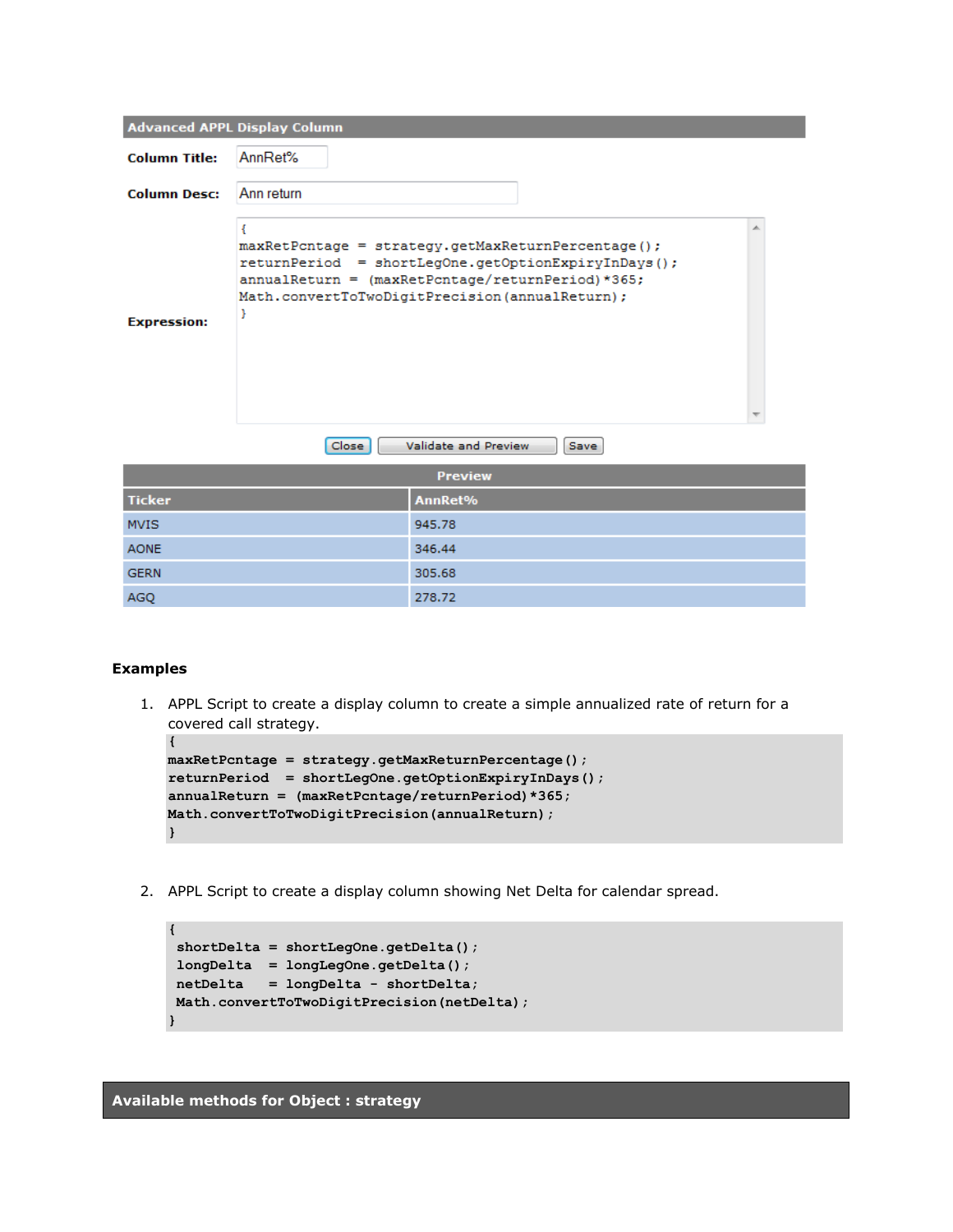| <b>Function Name</b>      | <b>Return</b><br><b>Type</b> | <b>Description</b>                                                    |
|---------------------------|------------------------------|-----------------------------------------------------------------------|
| getTicker()               | String                       | Gets the ticker symbol associated with the stock of<br>this strategy. |
|                           |                              | <b>Example Usage:</b><br>strategy.getTicker();                        |
| getStrategyShortName()    | String                       | Gets the short name for the strategy.                                 |
|                           |                              | <b>Example Usage:</b><br>strategy.getStrategyShortName();             |
| getMaxReturnPercentage()  | double                       | Gets the maximum return in percentage                                 |
| getMaxReturn()            | double                       | Gets the maximum return                                               |
| qetMaxRisk()              | double                       | Gets the maximum risk for the strategy                                |
| qetMaxReturnProbability() | double                       | Gets the probability of maximum return                                |
| getAnyReturnProbability() | double                       | Gets the probability of any return                                    |

| <b>Available methods for Object: stock</b> |                              |                                           |  |  |
|--------------------------------------------|------------------------------|-------------------------------------------|--|--|
| <b>Function Name</b>                       | <b>Return</b><br><b>Type</b> | <b>Description</b>                        |  |  |
| getLast()                                  | double                       | Gets the last traded price                |  |  |
|                                            |                              | <b>Example Usage:</b><br>stock.getLast(); |  |  |
| getOpen()                                  | double                       | Gets the opening price                    |  |  |
|                                            |                              | <b>Example Usage:</b><br>stock.getOpen(); |  |  |
| getHigh()                                  | double                       | Gets the high price                       |  |  |
| getLow()                                   | double                       | Gets the low price                        |  |  |
| getBid()                                   | double                       | Gets the bid price                        |  |  |
| getBidSize()                               | double                       | Gets the bid size                         |  |  |
| getAsk()                                   | double                       | Gets the ask price                        |  |  |
| getAskSize()                               | double                       | Gets the ask size                         |  |  |
| getWkLow52()                               | double                       | Gets the 52 Week low                      |  |  |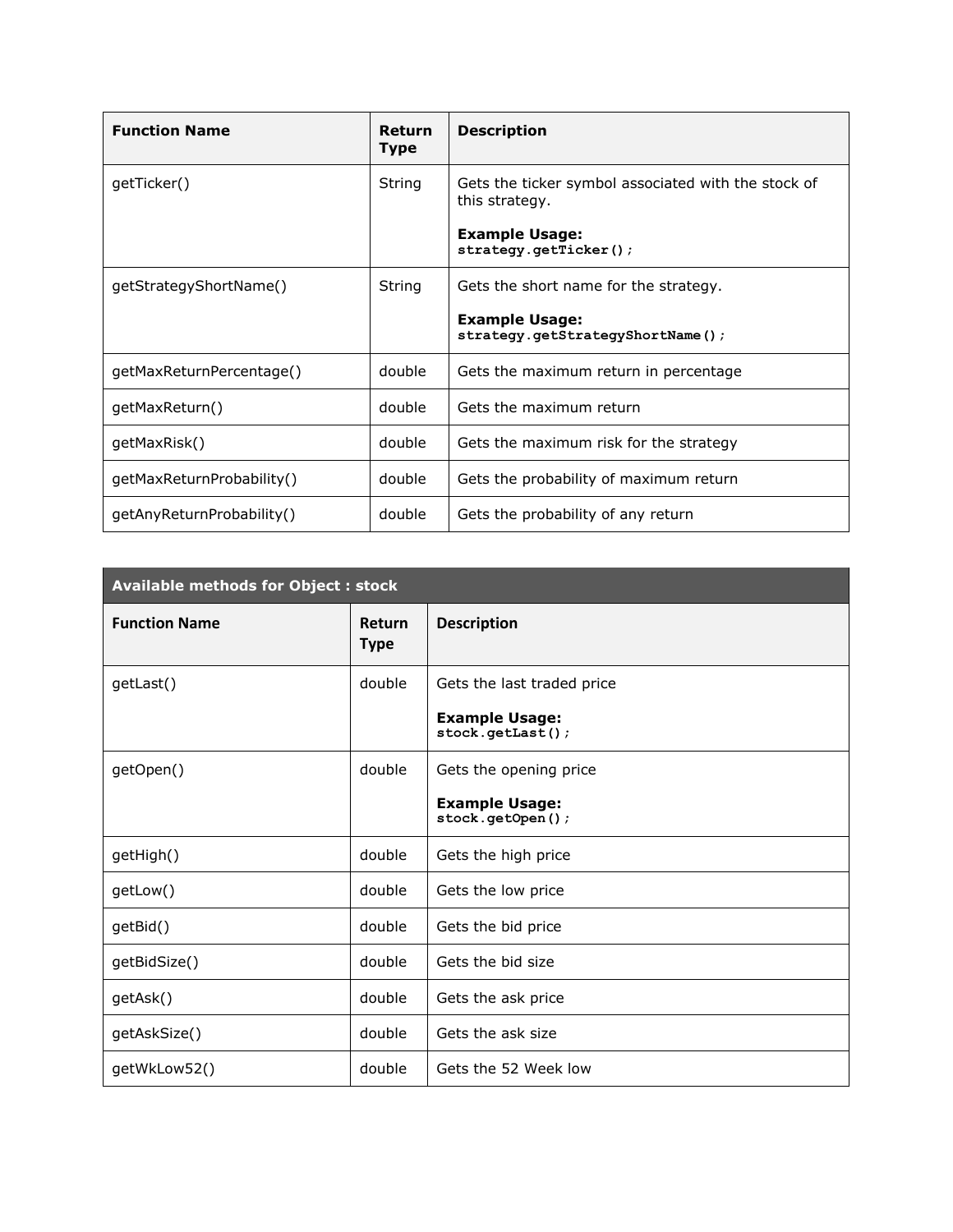| getWkHigh52()          | double | Gets the 52 Week High                               |
|------------------------|--------|-----------------------------------------------------|
| getAvgVolume()         | long   | Gets the average volume                             |
| qetStockName()         | String | Gets the Name of the stock                          |
| getVolumeTraded()      | long   | Gets the volume traded                              |
| qetAtmCallVolatility() | double | Get the At the Money Volatility of the Call Options |
| qetAtmPutVolatility()  | double | Get the At the Money Volatility of the Put Options  |

| Available methods for Objects : longLegOne/longLegTwo/shortLegOne/shortLegTwo |                       |                                                                                                                                                                            |  |  |
|-------------------------------------------------------------------------------|-----------------------|----------------------------------------------------------------------------------------------------------------------------------------------------------------------------|--|--|
| <b>Function Name</b>                                                          | Return<br><b>Type</b> | <b>Description</b>                                                                                                                                                         |  |  |
| getExpiry()                                                                   | String                | Gets the expiry of the option as a String                                                                                                                                  |  |  |
|                                                                               |                       | <b>Example Usage:</b><br>longLegOne.getExpiry();<br><b>OR</b><br>longLegTwo.getExpiry();<br><b>OR</b><br>shortLegOne.getExpiry();<br><b>OR</b><br>shortLegTwo.getExpiry(); |  |  |
| getOptionExpiryInDays()                                                       | long                  | Gets the expiry of the option in days                                                                                                                                      |  |  |
| getOptionSymbol()                                                             | String                | Gets the option symbol                                                                                                                                                     |  |  |
| getOptionType()                                                               | String                | Gets the type of Option. "C" for Call and "P" for Put                                                                                                                      |  |  |
| isITM()                                                                       | boolean               | Returns true if the option is in the money                                                                                                                                 |  |  |
| getImpliedVolatility()                                                        | double                | Gets the implied volatility for the option                                                                                                                                 |  |  |
| getStrike()                                                                   | double                | Gets the Strike of this option                                                                                                                                             |  |  |
| getBid()                                                                      | double                | Gets the bid price for the option.                                                                                                                                         |  |  |
| getAsk()                                                                      | double                | Gets the ask price for the option                                                                                                                                          |  |  |
| getLast()                                                                     | double                | Gets the last traded price for the option.                                                                                                                                 |  |  |
| getVolume()                                                                   | long                  | Gets the trade volume for the option.                                                                                                                                      |  |  |
| getOpenInterest()                                                             | long                  | Gets the open interest for the option.                                                                                                                                     |  |  |
| getDelta()                                                                    | double                | Gets the delta for the option.                                                                                                                                             |  |  |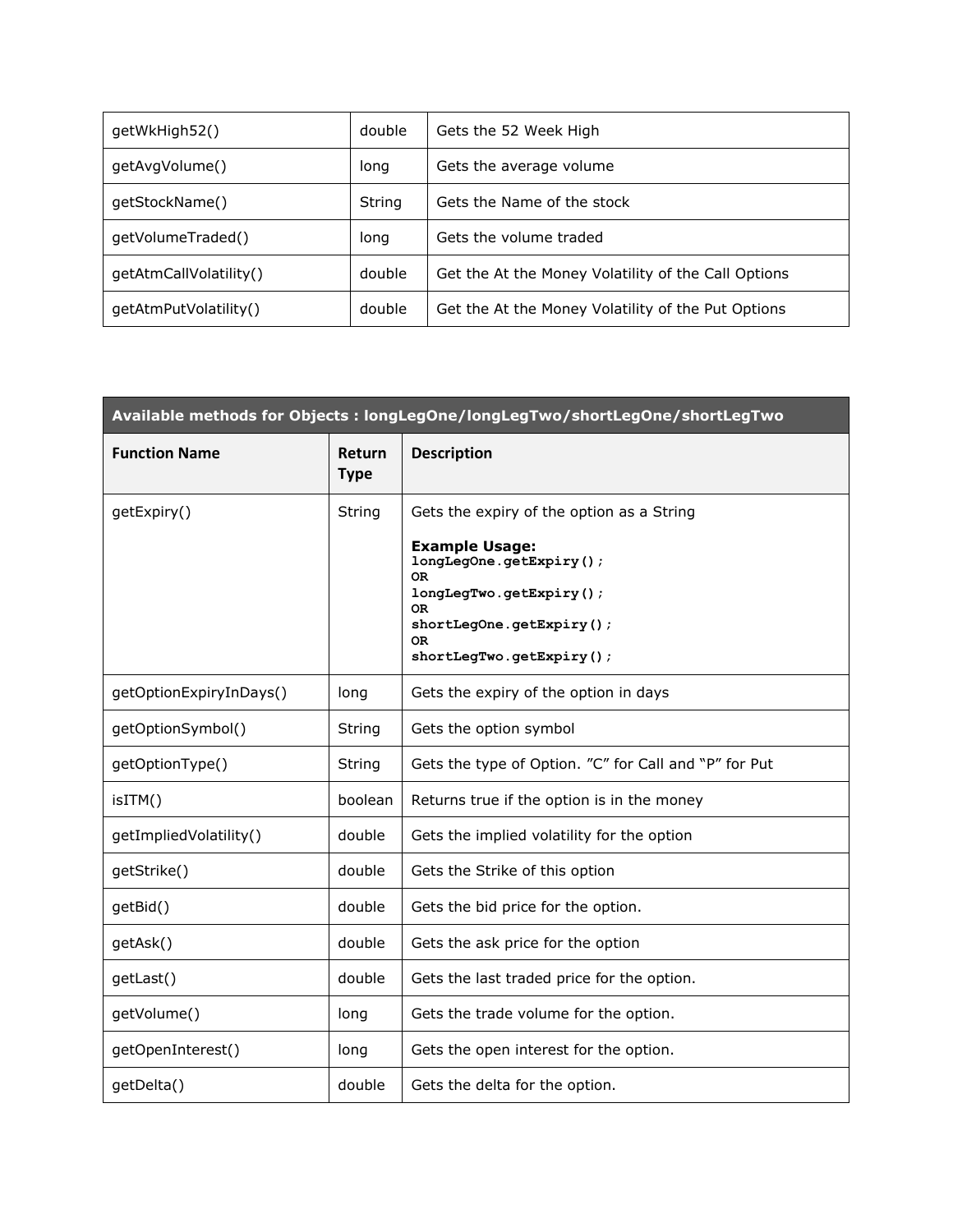| getGamma() | double | Gets the gamma for the option  |  |  |
|------------|--------|--------------------------------|--|--|
| getTheta() | double | Gets the theta for the option. |  |  |
| getVega()  | double | Gets the vega for the option.  |  |  |
| getRho()   | double | Gets the rho for the option.   |  |  |

| <b>Available methods for Class: Math</b> |                              |                                                                                                                                                                 |  |  |
|------------------------------------------|------------------------------|-----------------------------------------------------------------------------------------------------------------------------------------------------------------|--|--|
| <b>Function Name</b>                     | <b>Return</b><br><b>Type</b> | <b>Description</b>                                                                                                                                              |  |  |
| abs(double a)                            | double                       | Returns the absolute value of a double value.                                                                                                                   |  |  |
|                                          |                              | <b>Example Usage:</b><br>Math.abs $(12)$ ;                                                                                                                      |  |  |
| acos(double a)                           | double                       | Returns the arc cosine of a value; the returned<br>angle is in the range 0.0 through pi<br><b>Example Usage:</b><br>Math.acos $(12)$ ;                          |  |  |
| asin(double a)                           | double                       | Returns the arc sine of a value; the returned<br>angle is in the range -pi/2 through pi/2.                                                                      |  |  |
| atan(double a)                           | double                       | Returns the arc tangent of a value; the returned<br>angle is in the range -pi/2 through pi/2.                                                                   |  |  |
| cbrt(double a)                           | double                       | Returns the cube root of a double value                                                                                                                         |  |  |
| ceil(double a)                           | double                       | Returns the smallest (closest to negative<br>infinity) double value that is greater than or<br>equal to the argument and is equal to a<br>mathematical integer. |  |  |
| cos(double a)                            | double                       | returns the trigonometric cosine of an angle.                                                                                                                   |  |  |
| cosh(double a)                           | double                       | Returns the hyperbolic cosine of a double value.                                                                                                                |  |  |
| exp(double a)                            | double                       | Returns Euler's number e raised to the power of<br>a double value.                                                                                              |  |  |
| log(double a)                            | double                       | Returns the natural logarithm (base e) of a<br>double value.                                                                                                    |  |  |
| log10(double a)                          | double                       | Returns the base 10 logarithm of a double value                                                                                                                 |  |  |
| pow(double a)                            | double                       | Returns the value of the first argument raised to<br>the power of the second argument.                                                                          |  |  |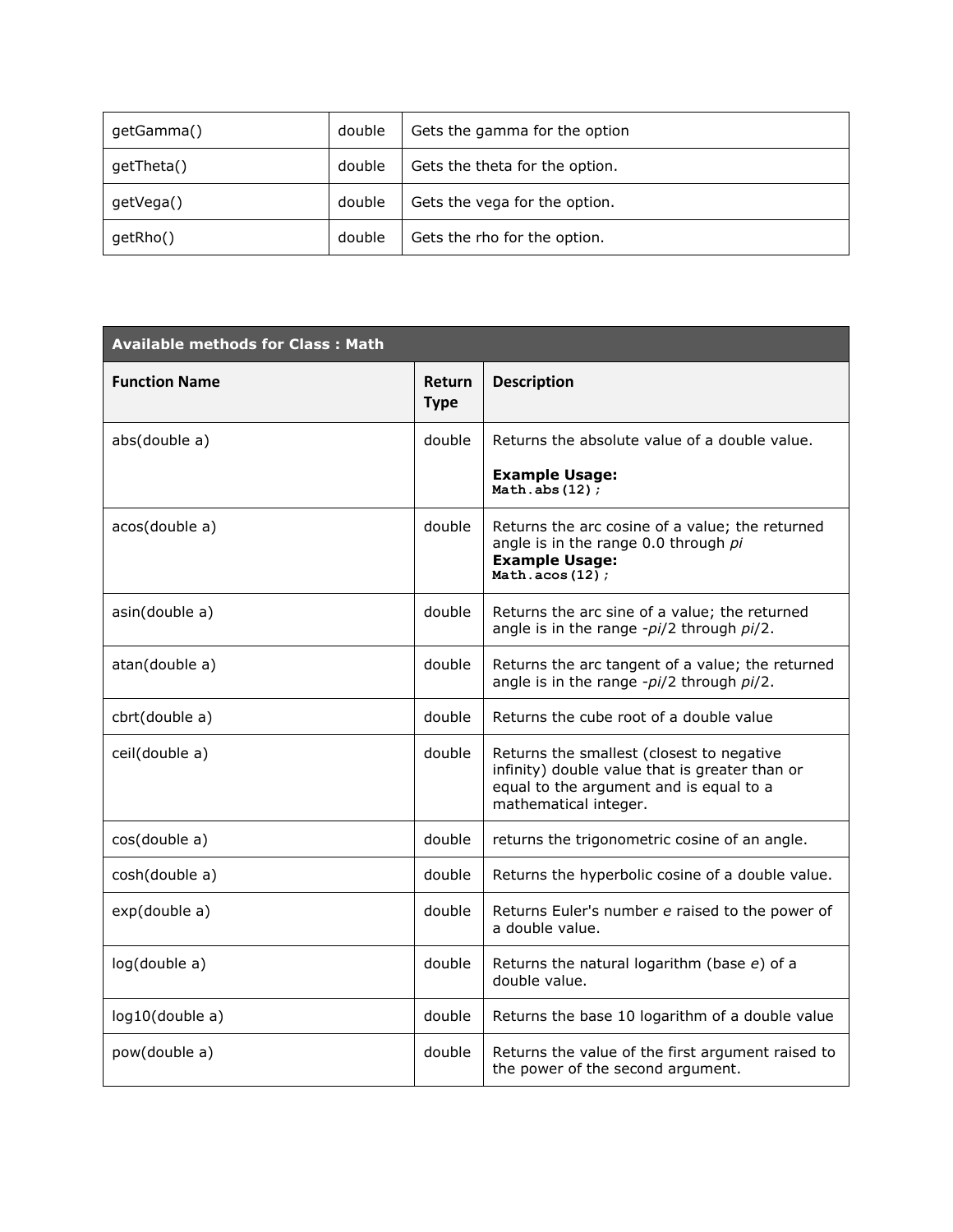| sin(double a)                          | double | Returns the trigonometric sine of an angle.                              |
|----------------------------------------|--------|--------------------------------------------------------------------------|
| sqrt(double a)                         | double | Returns the correctly rounded positive square<br>root of a double value  |
| tan(double a)                          | double | Returns the trigonometric tangent of an angle.                           |
| convertToTwoDigitPrecision(double a)   | double | Converts the number to have a two digit<br>precision after the decimal   |
| convertToThreeDigitPrecision(double a) | double | Converts the number to have a three digit<br>precision after the decimal |

| <b>Available methods for Class: TA</b>                                                            |                              |                                                                                                                                                                                                                                                                        |
|---------------------------------------------------------------------------------------------------|------------------------------|------------------------------------------------------------------------------------------------------------------------------------------------------------------------------------------------------------------------------------------------------------------------|
| <b>Function Name</b>                                                                              | <b>Return</b><br><b>Type</b> | <b>Description</b>                                                                                                                                                                                                                                                     |
| hasPattern(<br>CandleStickPattern.type,<br><b>Bias.type,</b><br>int noOfDays<br>$\mathcal{E}$     | boolean                      | Check for the existence of the CandleStick pattern with the<br>Bias (Bullish, Bearish) in the specified days.<br><b>Example Usage:</b><br>TA.hasPattern(CandleStickPattern.DOJI,<br>Bias.BULLISH, 20);<br>See below for the complete list of CandleStick Pattern types |
| hasPositiveSMACrossover(<br>int lineOnePeriod,<br>int lineTwoPeriod,<br>int days<br>$\mathcal{E}$ | boolean                      | Checks if SMA line-1 Crossed SMA line-2 towards positive<br>(Upward) direction.                                                                                                                                                                                        |
| hasNegativeSMACrossover(<br>int lineOnePeriod,<br>int lineTwoPeriod,<br>int days<br>$\lambda$     | boolean                      | Checks if SMA line-1 Crossed SMA line-2 towards negative<br>(Downward) direction.                                                                                                                                                                                      |
| hasSMAAboveStock(<br>int period,<br>int noOfDays                                                  | boolean                      | Checks if SMA line is above the stock line in the specified<br>days.                                                                                                                                                                                                   |
| hasSMABelowStock(<br>int period,<br>int noOfDays                                                  | boolean                      | Checks if SMA line is below the stock line in the specified<br>days.                                                                                                                                                                                                   |
| hasPositiveEMACrossover(<br>int lineOnePeriod,<br>int lineTwoPeriod,<br>int days                  | boolean                      | Checks if EMA line-1 Crossed EMA line-2 towards positive<br>(Upward) direction.                                                                                                                                                                                        |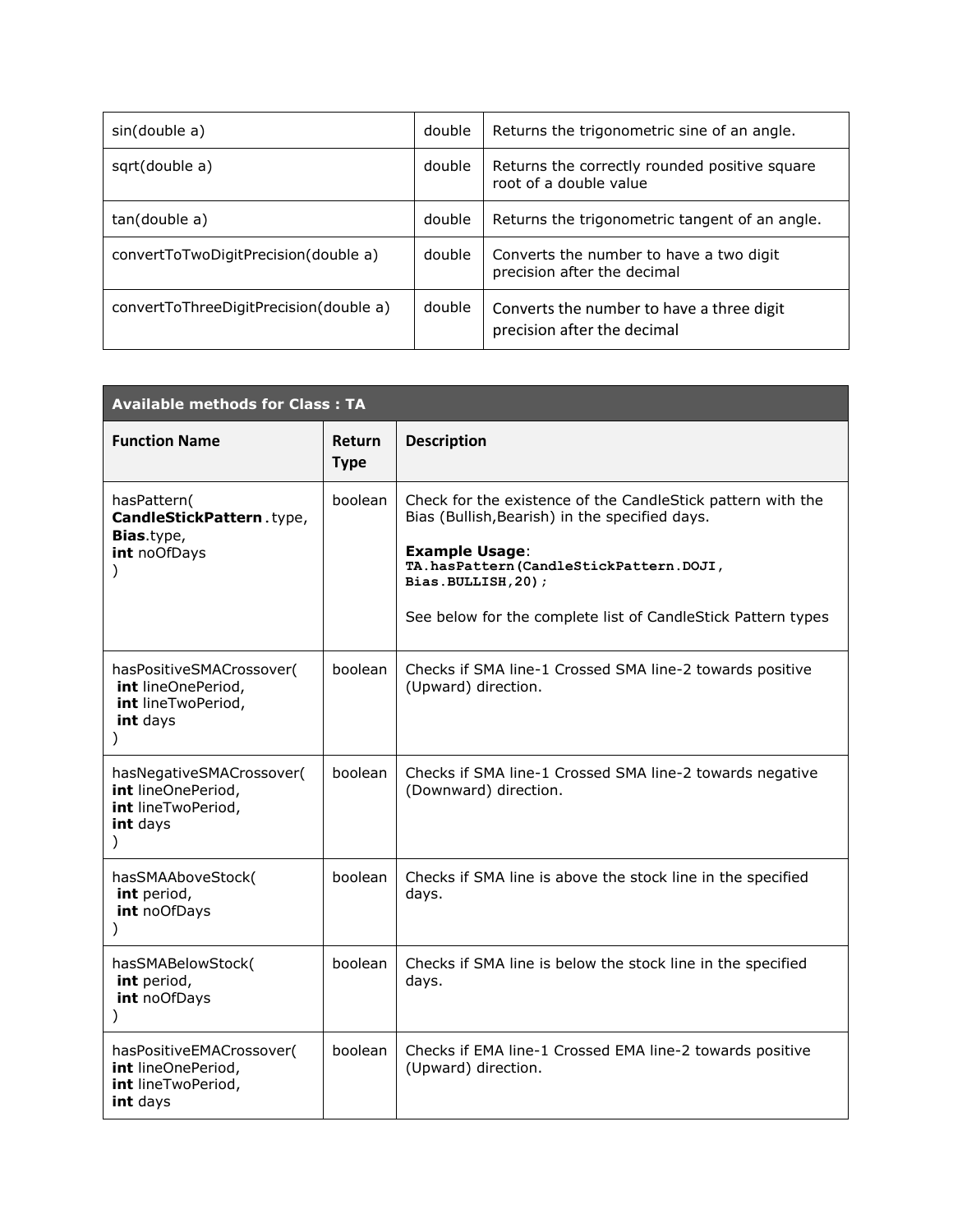| $\mathcal{C}$                                                                           |         |                                                                                                |
|-----------------------------------------------------------------------------------------|---------|------------------------------------------------------------------------------------------------|
| hasNegativeEMACrossover(<br>int lineOnePeriod,<br>int lineTwoPeriod,<br>int days        | boolean | Checks if EMA line-1 Crossed EMA line-2 towards negative<br>(Downward) direction.              |
| hasEMAAboveStock(<br>int period,<br>int noOfDays                                        | boolean | Checks if EMA line is above the stock line in the specified<br>days.                           |
| hasEMABelowStock(<br>int period,<br>int noOfDays<br>$\mathcal{C}$                       | boolean | Checks if EMA line is below the stock line in the specified<br>days.                           |
| hasWillamsRCrossAbove(<br>int period,<br>double value,<br>int lastNoOfDays              | boolean | Checks if WillamsR line with period "period" crossed above<br>the value in the specified days. |
| hasWillamsRCrossBelow(<br>int period,<br>double value,<br>int lastNoOfDays<br>$\lambda$ | boolean | Checks if WillamsR line with period "period" crossed below<br>the value in the specified days. |
| hasWillamsRAbove(<br>int period,<br>double value,<br>int lastNoOfDays                   | boolean | Checks if WillamsR line with period "period" is above the<br>value in the specified days.      |
| hasWillamsRBelow(<br>int period,<br>double value,<br>int lastNoOfDays                   | boolean | Checks if WillamsR line with period "period" is below the<br>value in the specified days.      |
| hasRSICrossAbove(<br>int period,<br>double value,<br>int lastNoOfDays                   | boolean | Checks if RSI line with period "period" crossed above the<br>value in the specified days.      |
| hasRSICrossBelow(<br>int period,<br>double value,<br>int lastNoOfDays<br>$\lambda$      | boolean | Checks if RSI line with period "period" crossed below the<br>value in the specified days.      |
| hasRSIAbove(<br>int period,<br>double value,                                            | boolean | Checks if RSI line with period "period" is above the value in<br>the specified days.           |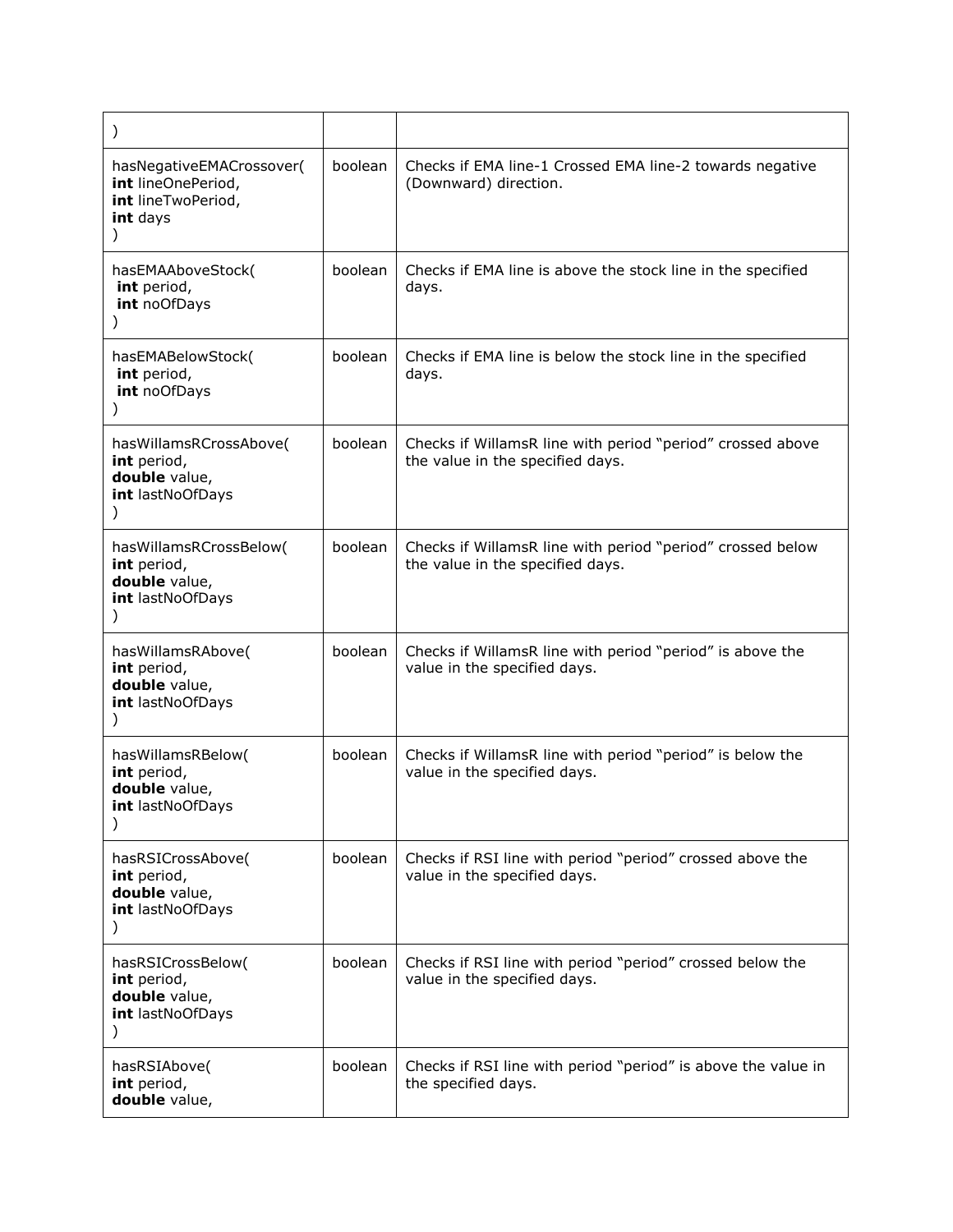| int lastNoOfDays<br>$\lambda$                                                                       |         |                                                                                                     |
|-----------------------------------------------------------------------------------------------------|---------|-----------------------------------------------------------------------------------------------------|
| hasRSIBelow(<br>int period,<br>double value,<br>int lastNoOfDays                                    | boolean | Checks if RSI line with period "period" is below the value in<br>the specified days.                |
| hasMFICrossAbove(<br>int period,<br>double value,<br>int lastNoOfDays                               | boolean | Checks if MFI line with period "period" crossed above the<br>value in the specified days.           |
| hasMFICrossBelow(<br>int period,<br>double value,<br>int lastNoOfDays                               | boolean | Checks if MFI line with period "period" crossed below the<br>value in the specified days.           |
| hasMFIAbove(<br>int period,<br>double value,<br>int lastNoOfDays                                    | boolean | Checks if MFI line with period "period" is above the value in<br>the specified days.                |
| hasMFIBelow(<br>int period,<br>double value,<br>int lastNoOfDays                                    | boolean | Checks if MFI line with period "period" is below the value in<br>the specified days.                |
| hasMACDAboveSignal(<br>int fastPeriod,<br>int slowPeriod,<br>int signalPeriod,<br>int lastNoOfDays  | boolean | Checks if MACD Crossed above the signal line in the specified<br>days.                              |
| hasMACDBelowSignal(<br>int fastPeriod,<br>int slowPeriod,<br>int signalPeriod,<br>int lastNoOfDays) | boolean | Checks if MACD Crossed below the signal line in the specified<br>days.                              |
| hasTouchedUpperBBand(<br>int period,<br>int deviation,<br>int lastNoOfDays                          | boolean | Checks if the underlying's Closing price touched the Upper<br>Bollinger Band in the specified days. |
| hasTouchedLowerBBand(<br>int period,<br>int deviation,<br>int lastNoOfDays<br>$\mathcal{Y}$         | boolean | Checks if the underlying's Closing price touched the Lower<br>Bollinger Band in the specified days. |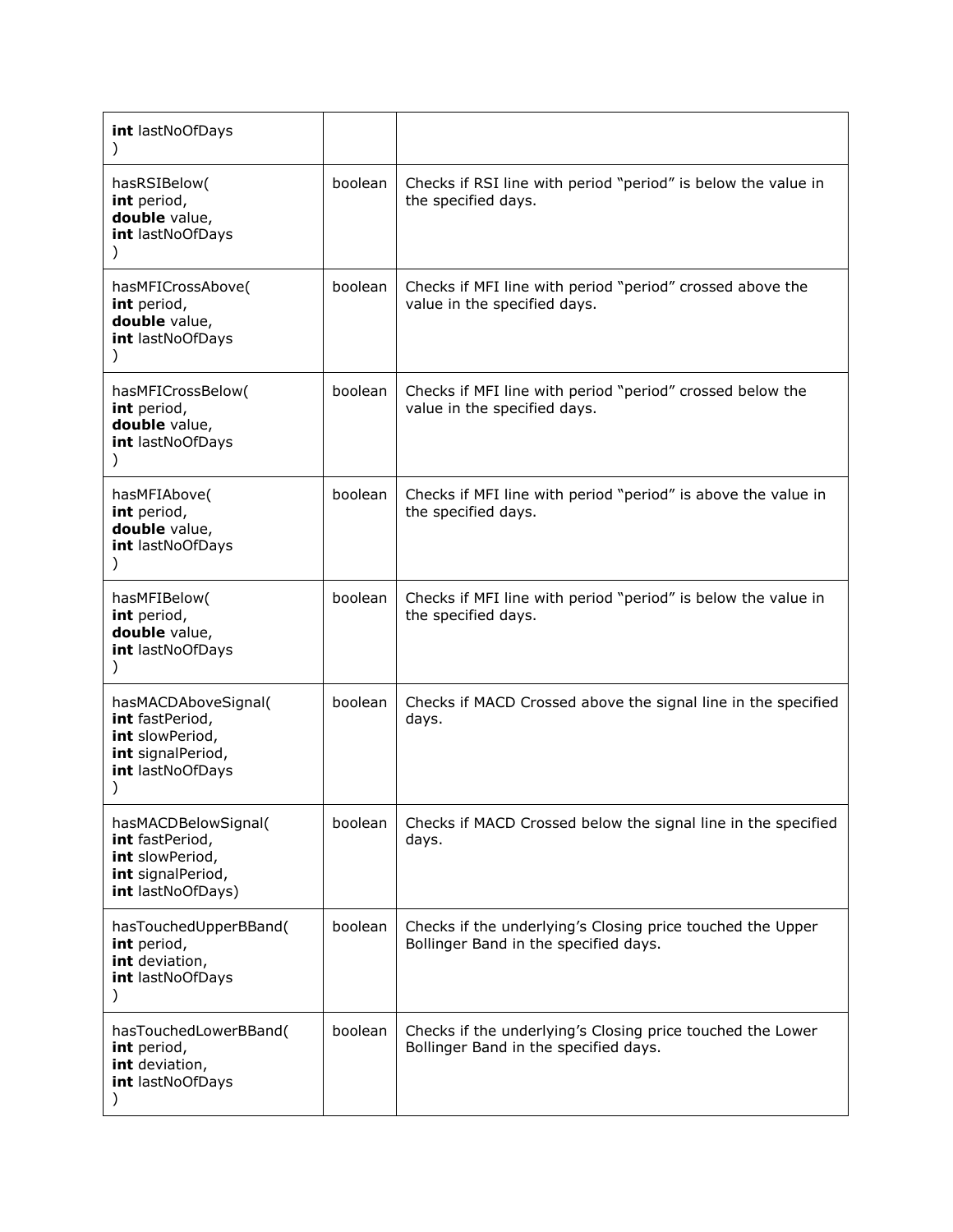| probabilityStockCrossAbove(<br>double price,<br>int nofDays                                           | double | Returns the probability of stock crossing above the price at<br>the specified number of days. |
|-------------------------------------------------------------------------------------------------------|--------|-----------------------------------------------------------------------------------------------|
| probabilityStockCrossBelow(<br>double price,<br>int nofDays<br>$\mathcal{C}$                          | double | Returns the probability of stock crossing below the price at<br>the specified number of days. |
| probabilityStockTouch(<br>double priceOne,<br>int nofDays<br>$\mathcal{L}$                            | double | Returns the probability of stock touching the price in<br>specified number of days.           |
| probabilityStockBetween(<br>double priceOne,<br>double priceTwo,<br>int nofDays<br>$\mathcal{C}$      | double | Returns the probability of stock being in the range at the<br>specified number of days.       |
| probabilityStockCrossAbove(<br>double price,<br>double volatility,<br>int nofDays                     | double | Returns the probability of stock crossing above the price at<br>the specified number of days. |
| probabilityStockCrossBelow(<br>double price,<br>double volatility,<br>int nofDays                     | double | Returns the probability of stock crossing below the price at<br>the specified number of days. |
| probabilityStockTouch(<br>double priceOne,<br>double volatility,<br>int nofDays                       | double | Returns the probability of stock touching the price in<br>specified number of days.           |
| probabilityStockBetween(<br>double priceOne,<br>double priceTwo,<br>double volatility,<br>int nofDays | double | Returns the probability of stock being in the range at the<br>specified number of days.       |
|                                                                                                       |        |                                                                                               |

| <b>CandleStick Pattern Types</b> |                                                                    |  |
|----------------------------------|--------------------------------------------------------------------|--|
| <b>Type</b>                      | <b>Description</b>                                                 |  |
| TWO CROWS                        | Two Crows Pattern.<br>Example Usage: CandleStickPattern. TWO CROWS |  |
| THREE BLACK CROWS                | Three Black Crows Pattern                                          |  |
| THREE INSIDE UP DOWN             | Three Inside Up/Down Pattern                                       |  |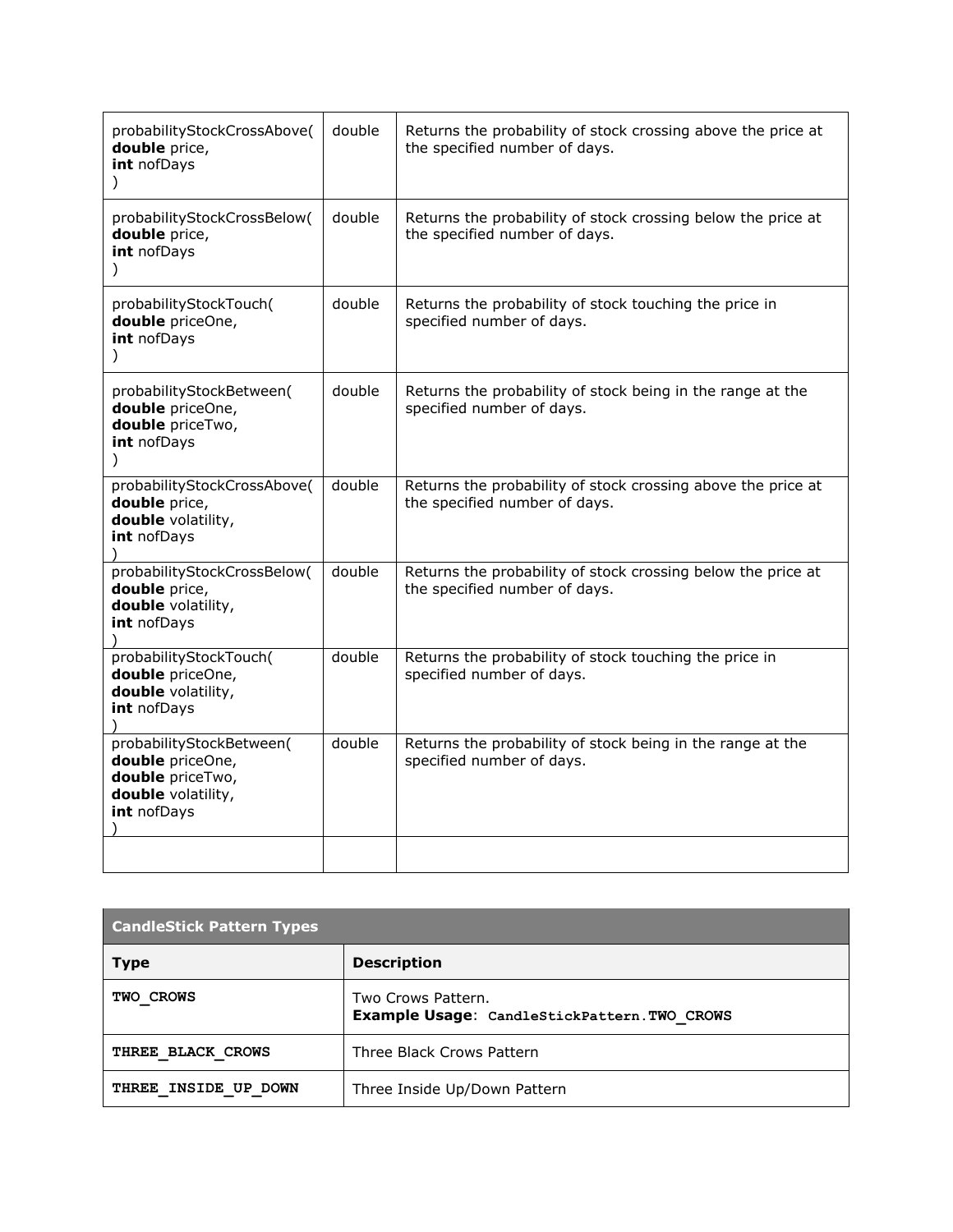| THREE LINE STRIKE           | Three Line Strike Pattern              |
|-----------------------------|----------------------------------------|
| THREE_OUTSIDE               | Three Outside Up/Down Pattern          |
| <b>THREE_STARS_IN_SOUTH</b> | Three Stars In The South Pattern       |
| <b>THREE_WHITE_SOLDIERS</b> | Three Advancing White Soldiers Pattern |
| <b>ABANDONED BABY</b>       | Abandoned Baby Pattern                 |
| <b>ADVANCE BLOCK</b>        | Advance Block Pattern                  |
| BELT_HOLD                   | Belt Hold Pattern                      |
| <b>BREAKAWAY</b>            | Breakaway Pattern                      |
| CLOSING_MARUBOZU            | Closing Marubozu Pattern               |
| CONCEAL BABY SWALL          | Concealing Baby Swallow Pattern        |
| <b>COUNTERATTACK</b>        | Counterattack Pattern                  |
| DARK_CLOUD_COVER            | Dark Cloud Cover Pattern               |
| DOJI                        | Doji Pattern                           |
| <b>DOJI_STAR</b>            | Doji Star Pattern                      |
| DRAGONFLY_DOJI              | Dragon Fly Doji Pattern                |
| <b>ENGULFING</b>            | <b>Engulfing Pattern</b>               |
| EVENING_DOJI_STAR           | Evening Doji Star Pattern              |
| <b>EVENING STAR</b>         | Evening Star Pattern                   |
| GAP SIDE SIDE WHITE         | Up/Down Gap Side-By-Side White Lines   |
| GRAVE STONE DOJI            | Gravestone Doji                        |
| <b>HAMMER</b>               | Hammer Pattern                         |
| <b>HANGINGMAN</b>           | Hanging Man Pattern                    |
| <b>HARAMI</b>               | Harami Pattern                         |
| <b>HARAMICROSS</b>          | Harami Cross Pattern                   |
| <b>HIGHWAVE</b>             | High Wave Pattern                      |
| <b>HIKKAKE</b>              | Hikkake Pattern                        |
| HIKKAKEMOD                  | <b>Hikkake Modified Pattern</b>        |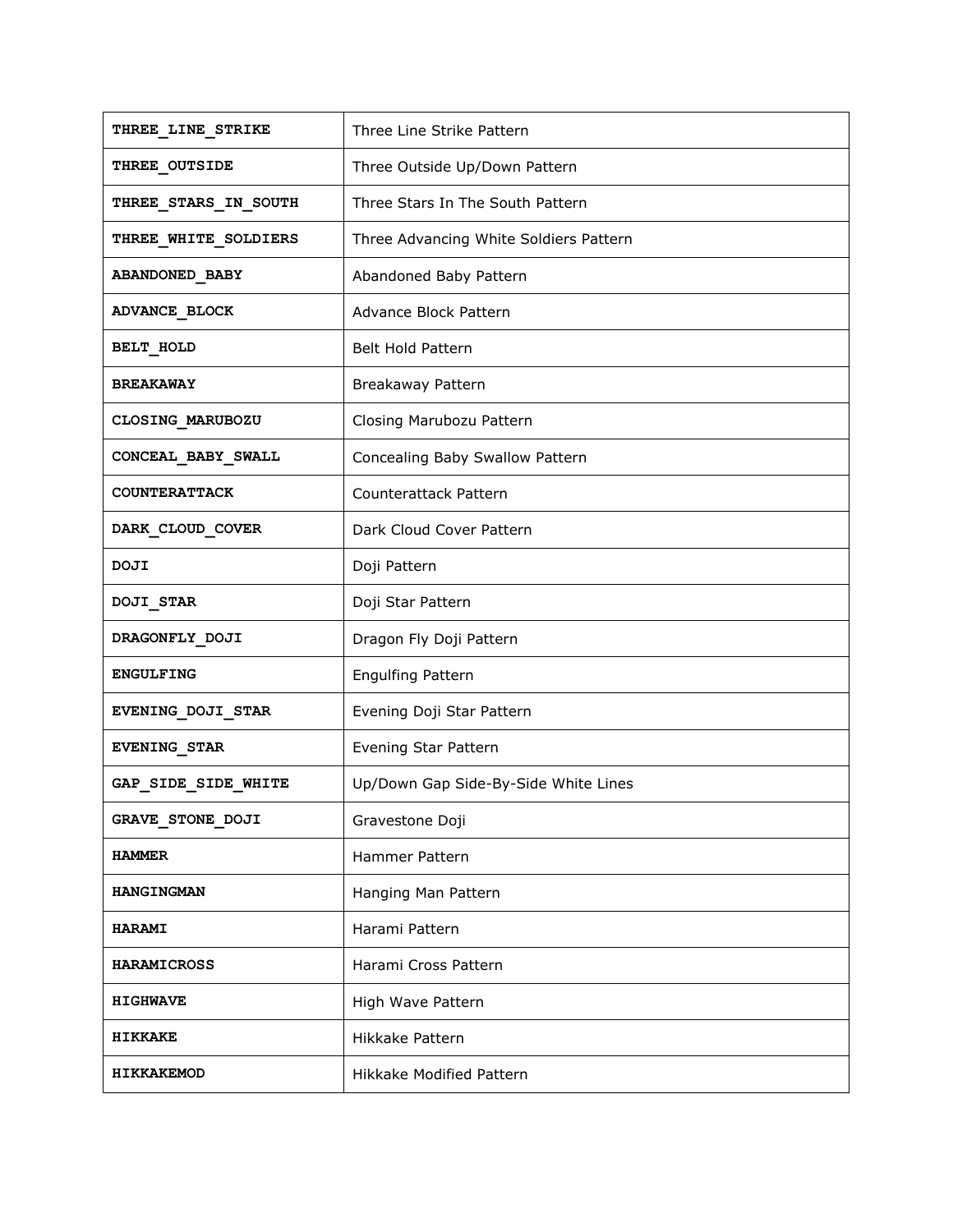| HOMING_PIGEON          | Homing Pegion Pattern                                         |
|------------------------|---------------------------------------------------------------|
| IDENTICAL THREE CROWS  | <b>Identical Three Crows Pattern</b>                          |
| <b>INNECK</b>          | In Neck Pattern                                               |
| INVERTED_HAMMER        | <b>Inverted Hammer Pattern</b>                                |
| <b>KICKING</b>         | Kicking Pattern                                               |
| KICKING BY LENGTH      | Kicking - bull/bear determined by the longer marubozu Pattern |
| LADDERBOTTOM           | Ladder Bottom Pattern                                         |
| LONGLEGGED_DOJI        | Long Legged Doji Pattern                                      |
| <b>LONGLINE</b>        | Long line Pattern                                             |
| <b>MARUBOZU</b>        | Marubozu Pattern                                              |
| MATCHING LOW           | Matching Low Pattern                                          |
| <b>MATHOLD</b>         | Mat Hold Pattern                                              |
| MORNING DOJI STAR      | Morning Doji Star Pattern                                     |
| <b>MORNINGSTAR</b>     | Morning Star Pattern                                          |
| <b>ONNECK</b>          | On Neck Pattern                                               |
| <b>PIERCING</b>        | Piercing Pattern                                              |
| RICKSHAW MAN           | Rickshaw Man Pattern                                          |
| RISEFALL THREE METHODS | Rising/Falling Three Methods Pattern                          |
| SEPARATING_LINES       | Separating Lines Pattern                                      |
| SHOOTING STAR          | Shooting Star Pattern                                         |
| <b>SHORTLINE</b>       | Short Line Pattern                                            |
| SPINNING TOP           | Spinning Top Pattern                                          |
| STALLED_PATTERN        | <b>Stalled Pattern Pattern</b>                                |
| <b>STICKSANDWICH</b>   | <b>Stick Sandwich Pattern</b>                                 |
| <b>TAKURI</b>          | Takuri Pattern                                                |
| <b>TASUKIGAP</b>       | Tasuki Gap Pattern                                            |
| <b>THRUSTING</b>       | Thrusting Pattern                                             |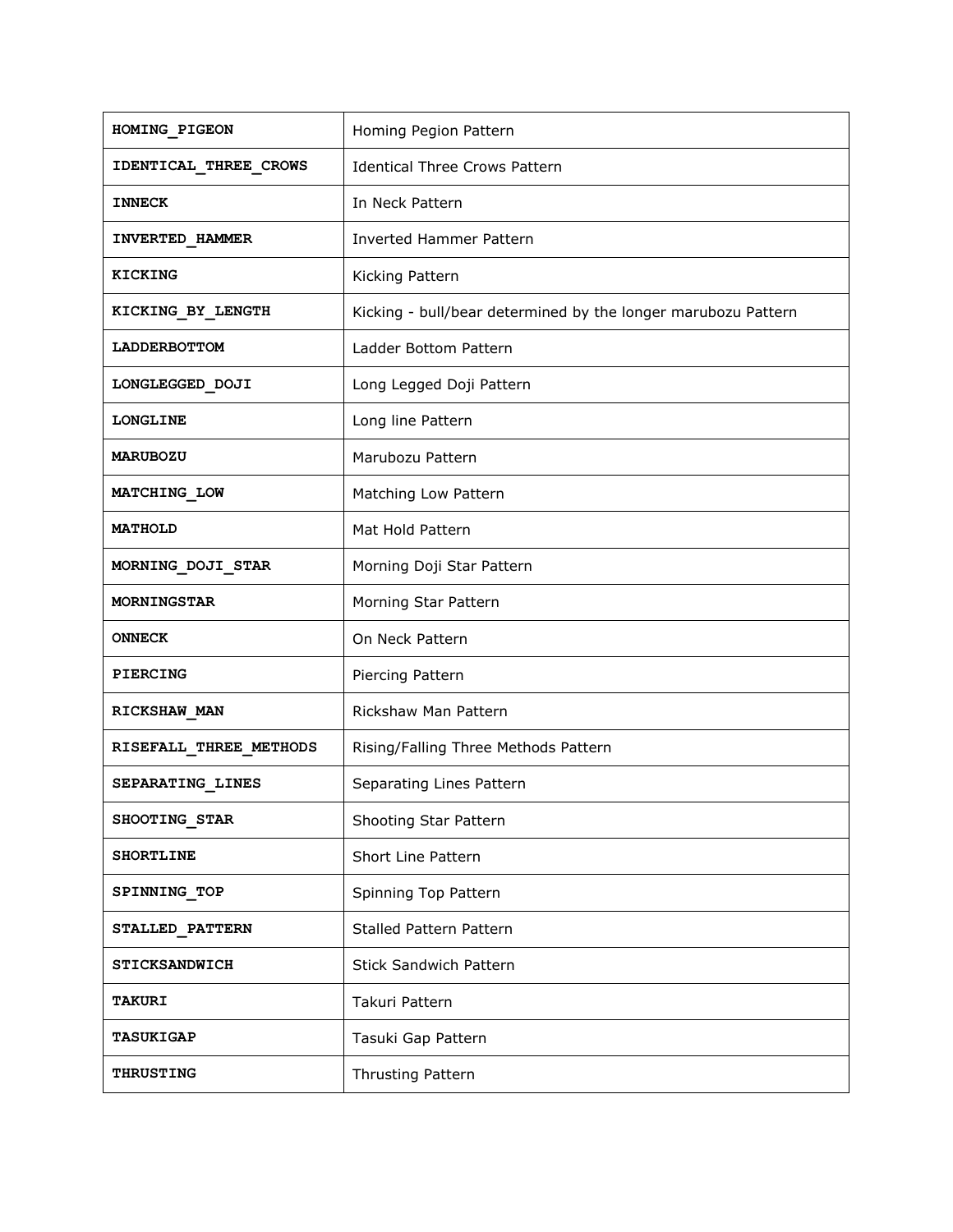| TRISTAR                 | Tristar Pattern                   |
|-------------------------|-----------------------------------|
| UNIQUE THREE RIVER      | Unique Three River Pattern        |
| UPSIDEGAP TWO CROWS     | Upside Gap Two Crows Pattern      |
| <b>XSIDEGAP3METHODS</b> | Upside/Downside Gap Three Methods |

| <b>Bias Types</b> |                                                                         |
|-------------------|-------------------------------------------------------------------------|
| <b>BULLISH</b>    | <b>Bullish Direction</b><br>Usage: Bias.BULLISH                         |
|                   | <b>Example</b><br>hasPattern(CandleStickPattern.DOJI, Bias.BULLISH,20); |
| <b>BEARISH</b>    | <b>Bearish Direction</b>                                                |
| <b>NEUTRAL</b>    | <b>Neutral Direction</b>                                                |

# **APL Language Elements**

| <b>Item</b>             | <b>Description</b>                                                                                                                                                                                                                                                                                                                                                                                                                                         |
|-------------------------|------------------------------------------------------------------------------------------------------------------------------------------------------------------------------------------------------------------------------------------------------------------------------------------------------------------------------------------------------------------------------------------------------------------------------------------------------------|
| Comments                | Also specified using $//$ , e.g.<br>// This is a comment<br>Multiple lines comments are specified using /**/, e.g.<br>$/*$ This is a<br>multi-line comment */                                                                                                                                                                                                                                                                                              |
| Identifiers / variables | Must start with a-z, A-Z. Can then be followed by 0-9, a-z, A-Z, $\equiv$ or \$. e.g.<br>Valid: var1,a99<br>٠<br>Invalid: 9v, !a99, 1\$<br>$\bullet$<br>Variable names are case-sensitive, e.g. var1 and Var1 are different<br>variables.<br><b>N.B.</b> the following keywords are reserved, and cannot be used as a<br>variable name or property when using the dot operator:<br>or, and, eq, ne, lt, gt, le, ge, div, mod, not, null, true, false, new. |
| Scripts                 | A script in <b>APL</b> is made up of zero or more statements.                                                                                                                                                                                                                                                                                                                                                                                              |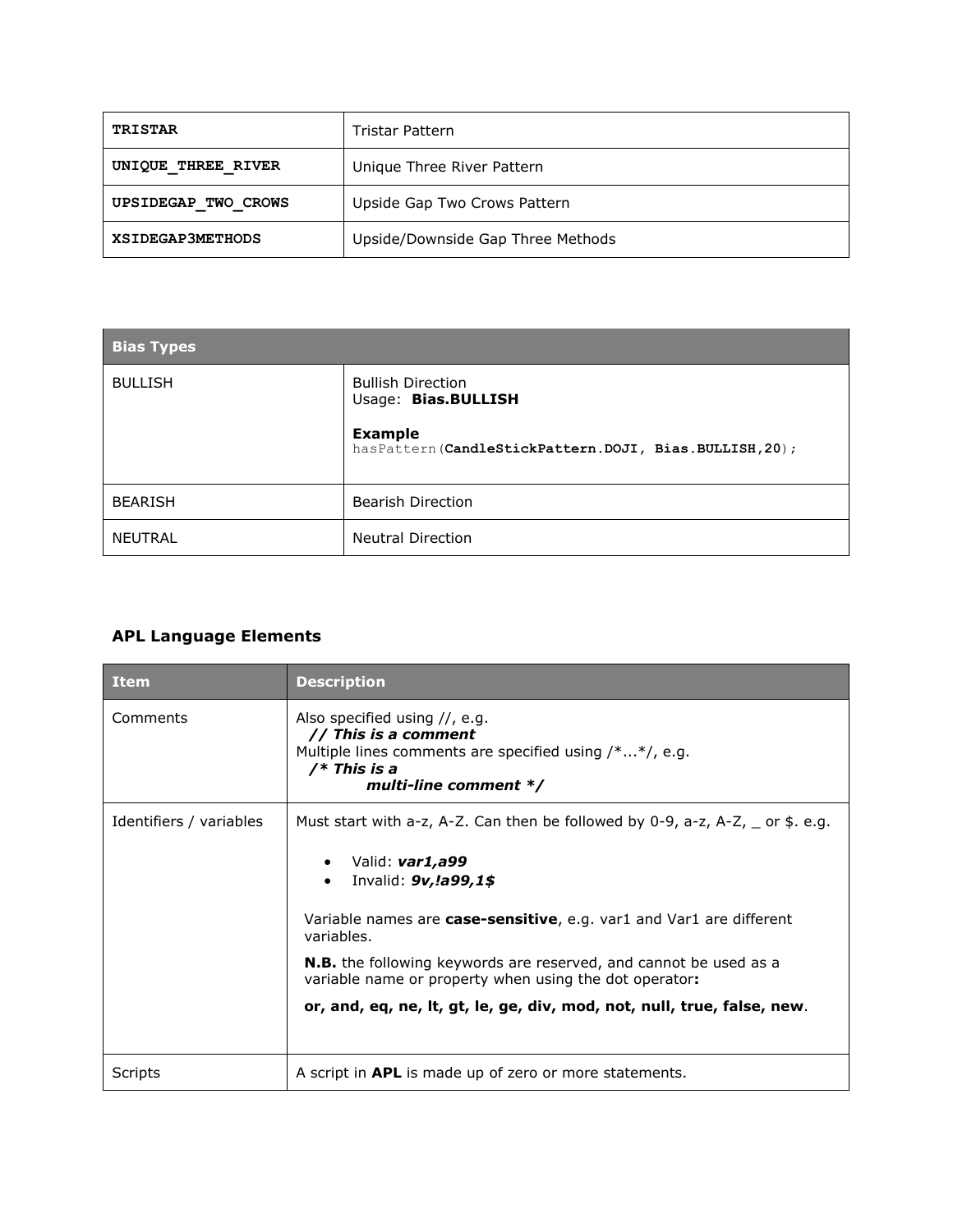| <b>Statements</b> | A statement can be the empty statement, the semicolon $($ ; $)$ , block,<br>assignment or an expression. Statements are optionally terminated with a<br>semicolon. |
|-------------------|--------------------------------------------------------------------------------------------------------------------------------------------------------------------|
| <b>Block</b>      | A block is simply multiple statements inside curly braces $({}, )$ ).                                                                                              |
| Assignment        | Assigns the value of a variable ( $var = 'a value'$ )                                                                                                              |
| Method calls      | Calls a method of an object, e.g.<br>Math.sqrt(4)<br>will call the sqrt method from Math object.                                                                   |

#### **Literals**

| <b>Item</b>             | <b>Description</b>                                                                                                                                                                                                             |
|-------------------------|--------------------------------------------------------------------------------------------------------------------------------------------------------------------------------------------------------------------------------|
| Integer Literals        | 1 or more digits from 0 to 9                                                                                                                                                                                                   |
| Floating point Literals | 1 or more digits from 0 to 9, followed by a decimal point and then one or<br>more digits from 0 to 9.                                                                                                                          |
| String literals         | Can start and end with " delimiters, e.g.<br>"Hello world"<br>The escape character is $\zeta$ ; it only escapes the string delimiter                                                                                           |
| Boolean literals        | The literals true and false can be used, e.g.<br>$vall == true$                                                                                                                                                                |
| <b>Null literal</b>     | The null value is represented as in java using the literal null, e.g.<br>$vall == null$                                                                                                                                        |
| Array literal           | A $\lceil$ followed by one or more expressions separated by, and ending with $\lceil$ ,<br>e.g.<br>[1, 2, "three" ]                                                                                                            |
|                         | This syntax creates an Object[].                                                                                                                                                                                               |
|                         | APPL will attempt to strongly type the array; if all entries are of the same<br>class or if all entries are Number instance, the array literal will be an<br>MyClass[] in the former case, a Number[] in the latter case.      |
|                         | Furthermore, if all entries in the array literal are of the same class and<br>that class has an equivalent primitive type, the array returned will be a<br>primitive array. e.g. $[1, 2, 3]$ will be interpreted as int $[]$ . |

**Operators**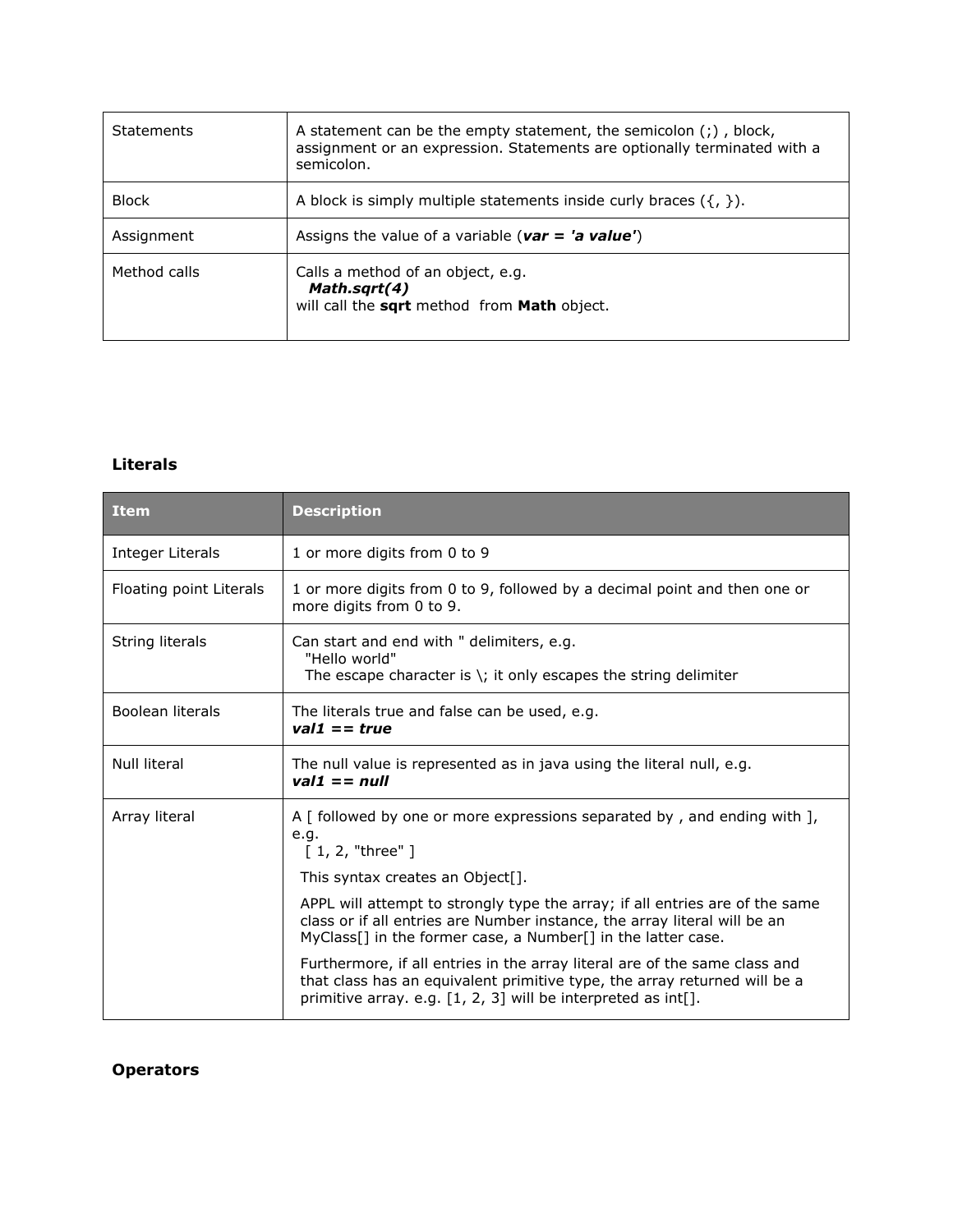| <b>Operator</b>        | <b>Description</b>                                                                                                                                         |
|------------------------|------------------------------------------------------------------------------------------------------------------------------------------------------------|
| Boolean and            | The usual && operator can be used, e.g.<br>cond1 && cond2                                                                                                  |
| Boolean or             | The usual    operator can be used                                                                                                                          |
|                        | cond1    cond2                                                                                                                                             |
| Boolean not            | The usual ! operator can be used e.g.                                                                                                                      |
|                        | !cond1                                                                                                                                                     |
| Bitwise and            | The usual & operator is used, e.g.                                                                                                                         |
|                        | 33 & 4<br>$,00100001800000100 = 0.$                                                                                                                        |
| Bitwise or             | The usual   operator is used, e.g.                                                                                                                         |
|                        | 33   4<br>$,00100001   00000100 = 00100101 = 37.$                                                                                                          |
| Bitwise xor            | The usual $\wedge$ operator is used, e.g.                                                                                                                  |
|                        | $33 \wedge 4$<br>$,00100001 \land 00000100 = 00100100 = 37.$                                                                                               |
| Bitwise complement     | The usual $\sim$ operator is used, e.g.                                                                                                                    |
|                        | ~1sim33<br>$, \sim$ 0010 0001 = 1101 1110 = -34.                                                                                                           |
| Ternary conditional ?: | The usual ternary conditional operator condition ? if_true : if_false operator<br>can be used , e.g.                                                       |
|                        | val1 ? val1 : val2                                                                                                                                         |
| Equality               | The usual $=$ operator can be used. For example<br>$vall == val2$                                                                                          |
|                        | 1. null is only ever equal to null, that is if you compare null to any non-<br>null value, the result is false.<br>2. Equality uses the java equals method |
| Inequality             | The usual $!=$ operator can be. For example<br>val1 $!=$ val2.                                                                                             |
| Less Than              | The usual $\lt$ operator can be used . For example<br>val1 < val2                                                                                          |
| Less Than Or Equal To  | The usual $\leq$ operator can be used. For example                                                                                                         |
|                        | $val1 \leq val2$                                                                                                                                           |